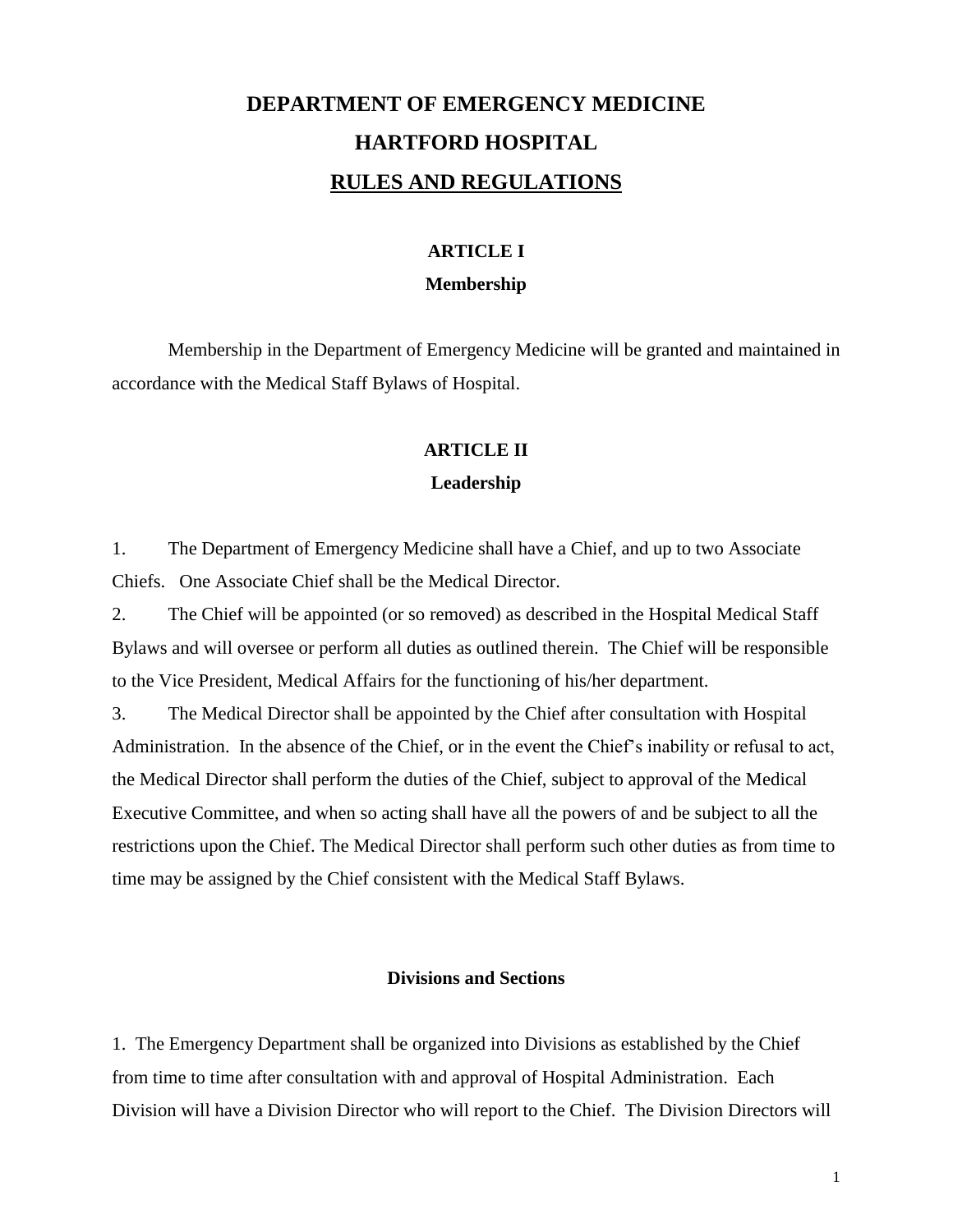be appointed by the Chief after consultation with and approval of Hospital Administration with input from the Executive Committee.

2. Membership in a Division will be granted and maintained by appointment by the Chief of the Department with input from the Division Director consistent with Department policies and Hospital's Credentials policy.

3. Each Division may have delineations of privileges for procedures and other activities developed by the Department and consistent with the Hospital Credentials policy

4. The Department of Emergency Medicine shall be divided into the Sub-specialty Divisions as set forth below:

Ultrasound Toxicology Simulation Academics and Resident/Student Education Wound Care and Hyperbaric Oxygen Research Emergency Medical Services (ground and air) Critical Care **Operations** Disaster Medicine Informatics

#### **ARTICLE IV**

#### **Committees**

1. The Department shall have the standing committees outlined below. In addition, the Chief shall establish additional committees as needed, from time to time in accordance with the Medical Staff Bylaws.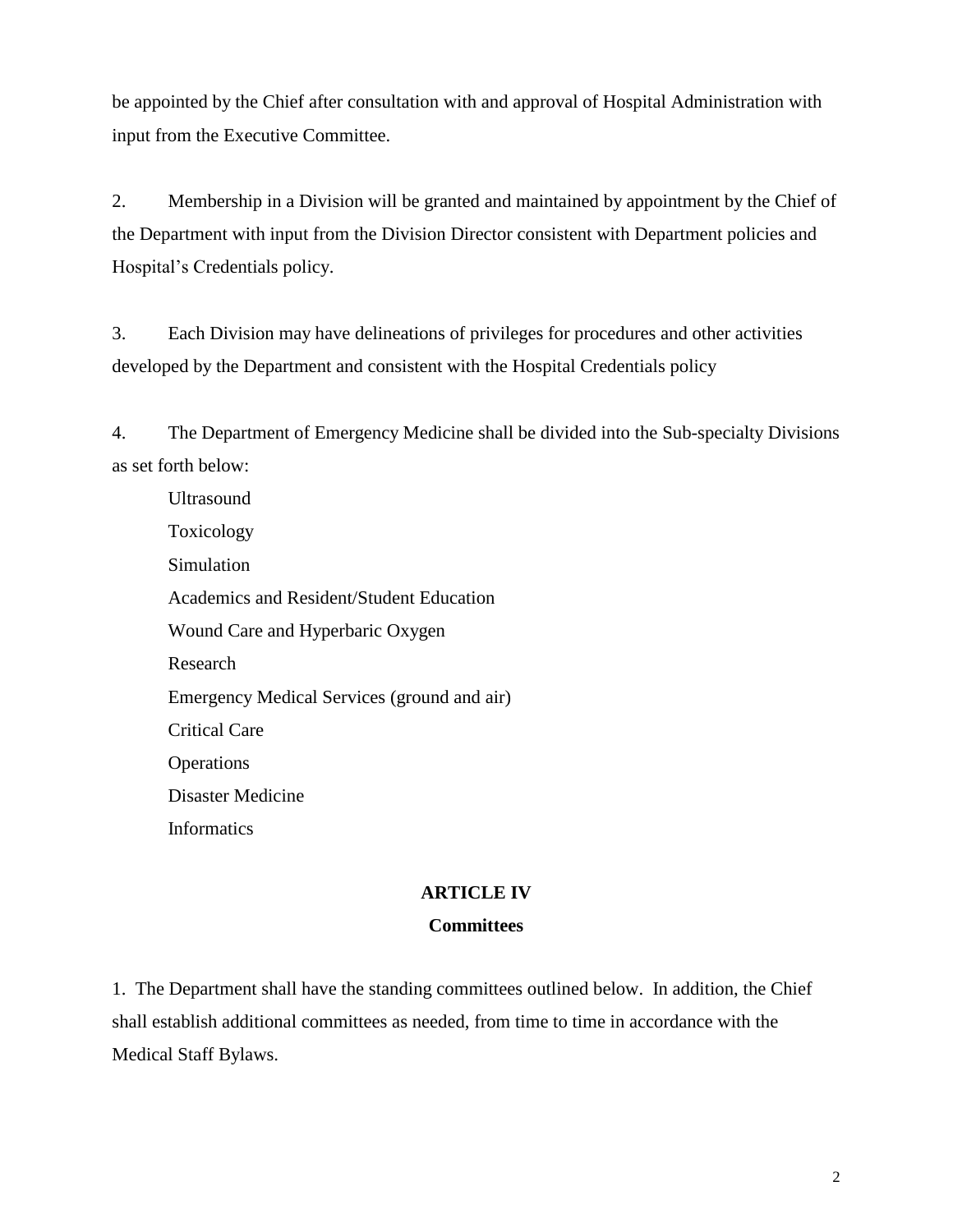2. **Executive Committee:** The Executive Committee of the Department shall consist of the Chief, the Associate Chief(s) and the division directors. The Executive Committee shall serve as an advisory group to the Chief and shall be convened as requested by the Chief or any two (2) members of the Executive Committee.

3. **Emergency Medicine Quality Council:** The Emergency Medicine Quality Council of the Department shall consist of both EM attending physicians and at least 2 advanced practitioners. All appointed by the Chief for terms of 2 years that are renewable, as well as adhoc members as required. The committee will be responsible for ongoing data collection, analysis and evaluation of untoward events related to emergency care and developing corrective action plans to improve patient care.

4. The **Executive Committee** may serve as the **Quality/Peer Review Committee** in order to facilitate evaluation of QI data and propose and approve corrective action plans.

### **ARTICLE V Meetings**

1. The Chief shall schedule monthly departmental meetings. Notice will be emailed at least two weeks in advance. The agenda of the regular Department Meetings shall be prepared by the Chief or designee.

2. Special meetings may be called at the discretion of the Chief or on the written request of ten (10) percent of active staff members of the Department. Special meetings will have a minimum of 48 hours advance notice with date, time and place.

4. A quorum for the conduct of business at any Department meeting shall be those voting members present (but not less than two). Recommendations and actions shall be by consensus. If,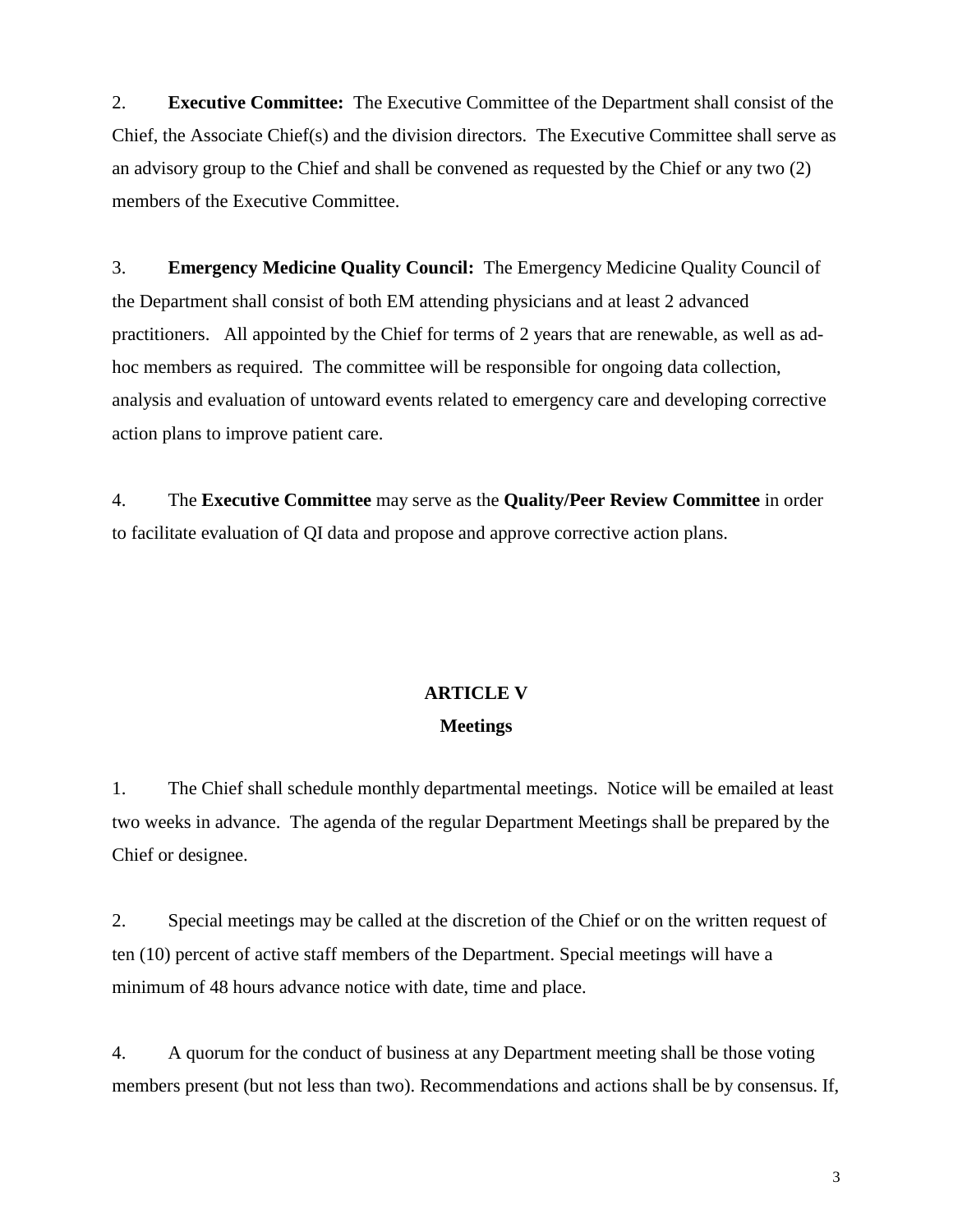in the discretion of the Chief, it is necessary to vote on an issue, that issue will be determined by a majority vote of those voting members present.

5. Minutes shall be taken at each Department and Committee meeting, and other meetings, as applicable, per the Hospital's Medical Staff bylaws. A record shall be made of those in attendance, recommendations made and votes per matter, and a summary of the actions that transpired. A summary of the recommendations and actions will be reported to the Medical Executive Committee.

## **Article VI Credentialing, Privileges and Special Privileges**

1. Individuals will be granted appointment or reappointment to the Hospital Medical Staff according to the Hospital Credentials Policy. Areas of subspecialty expertise requiring additional training, as well as other credentialing decisions or clinical matters relevant to the members of the Department, will be determined by the Chief, subject to Hospital's Medical Staff Bylaws and Credentials policy). Privileges for new procedures or procedures that cross specialty lines will be developed and granted as per the Credentials policy.

2. The Chief or designee shall keep a roster of all members of the Department and make periodic reviews of their qualifications.

# **ARTICLE VII**

#### **On-Call Policies**

The Chief, or as delegated to his/her Division Chiefs, shall be responsible for establishing the on-call schedule consistent with requirements established by Hospital Administration for the Department members.